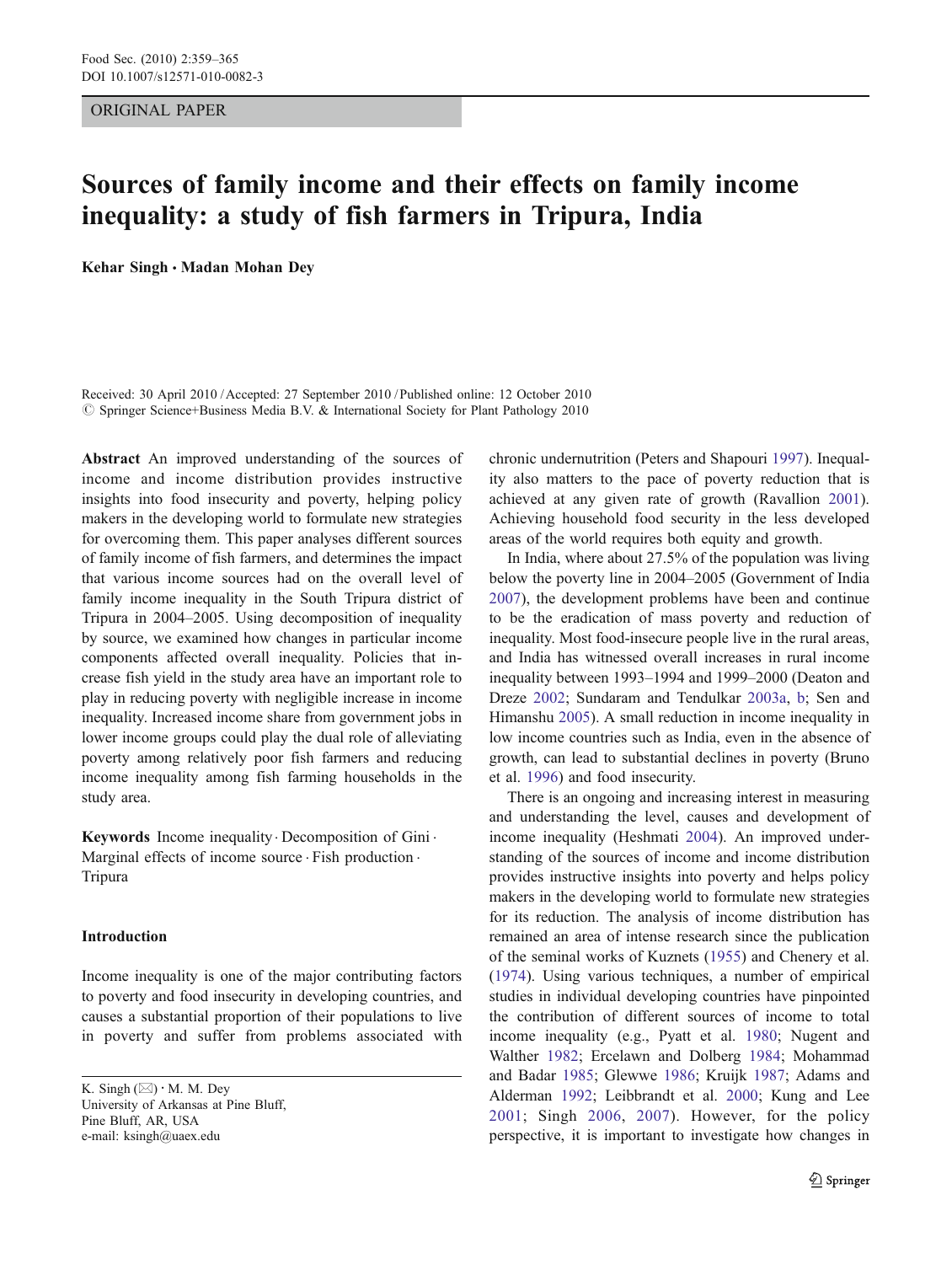a particular income source will affect overall inequality, and what impact a marginal increase in a particular income source would have on inequality.

Aquaculture is considered to be an emerging growth sector in India. In recognition of the increasing role of freshwater aquaculture in fish production, the federal and state governments of India have been implementing various development programs (Katiha et al. [2005\)](#page-6-0). Freshwater aquaculture is an important and promising sector of the economy of the state of Tripura. It has grown significantly over the years, from 14,172 metric tons in 2003–2004 (Singh [2006](#page-6-0)) to 30,840 metric tons in 2007–2008 (Government of Tripura [2009](#page-5-0)). The state had 17,375 hectares of water area with potential for aquaculture in 2007–2008, a rapid increase from 13,290 hectares in 2003– 2004 and there were 93,870 fish farmers in 2003–2004 which increased to 125,247 in 2007–2008 (Government of Tripura [2009\)](#page-5-0). Rice and freshwater fish form the staple diet of people in Tripura. The state government has been implementing a perspective plan in order to achieve selfsufficiency in fish production (Government of Tripura [2002\)](#page-5-0). The state of Tripura is also one of five in India where both rural and urban income inequalities have increased between 1993–1994 and 1999–2000 (Government of India [2001](#page-5-0)). Hence, the present study has examined the extent of income inequality among fish farmers, including the effect of alternative sources of income on inequality as well as their relative and marginal effects in the South Tripura district of Tripura state during the year 2004–2005.

The results of the decomposition analysis have been used to identify different types of income sources for fish farmers which should prove useful for policy makers who concentrate on the twin problems of rural inequality and poverty.

## Research methodology

### Data and sampling design

Tripura is the smallest of the 7 northeastern states of India, predominantly hilly and surrounded on the north, west and south by Bangladesh and in the east by two other northeastern Indian states, Assam and Mizoram (Fig. 1). The human population of the state includes 19 tribal communities which amount to 30% of the total. Agriculture contributes about 64% of total employment and about 48% of the state's domestic product.

This study is based on primary cross sectional data collected from six villages from three development blocks in South Tripura, Matarbari block—Matarbari and Khilpara villages, Amarpur block—Kurmachhara and Uttar Chalagang villages, and Bagafa block—Santirbazar and Paschim



Fig. 1 Map of India showing the state of Tripura and map of Tripura showing the study area

Charakbai villages. They were selected as they account for about 30% of the total water area with potential for aquaculture and 31% of fish production of the state (Singh [2006](#page-6-0)). A sample of 250 fish farms proportionately allocated to villages was prepared with the help of the Fisheries Development Officers of the Department of Fisheries, Government of Tripura, but 11 were excluded on the basis of inadequate data. Data for detailed analysis were collected from a pre-tested interview schedule specifically designed for the study. Fish farms were visited during July and August 2005 and data were acquired for the previous agricultural year (July 2004 to June 2005) from the head and other members of the household.

Sources of income of fish producers were divided into those that were non-farm and those that were from the farm. Non-farm income sources included private jobs (salaried jobs in the private sector), government jobs (salaried jobs in the public sector), self-employment (trade, business or profession, either owned or as a partner), labor (wages from any unskilled non-farm activity), and other (pensions/ transfer payments, etc.). Farm income sources were comprised of production of fish, fish fingerling/spawn, paddy, vegetables, poultry and milk, other farm income sources (piggery, farm labor) and fruit production.

Theoretical framework and analytical tools

The measures of income inequality can be divided into positive measures and normative measures. The positive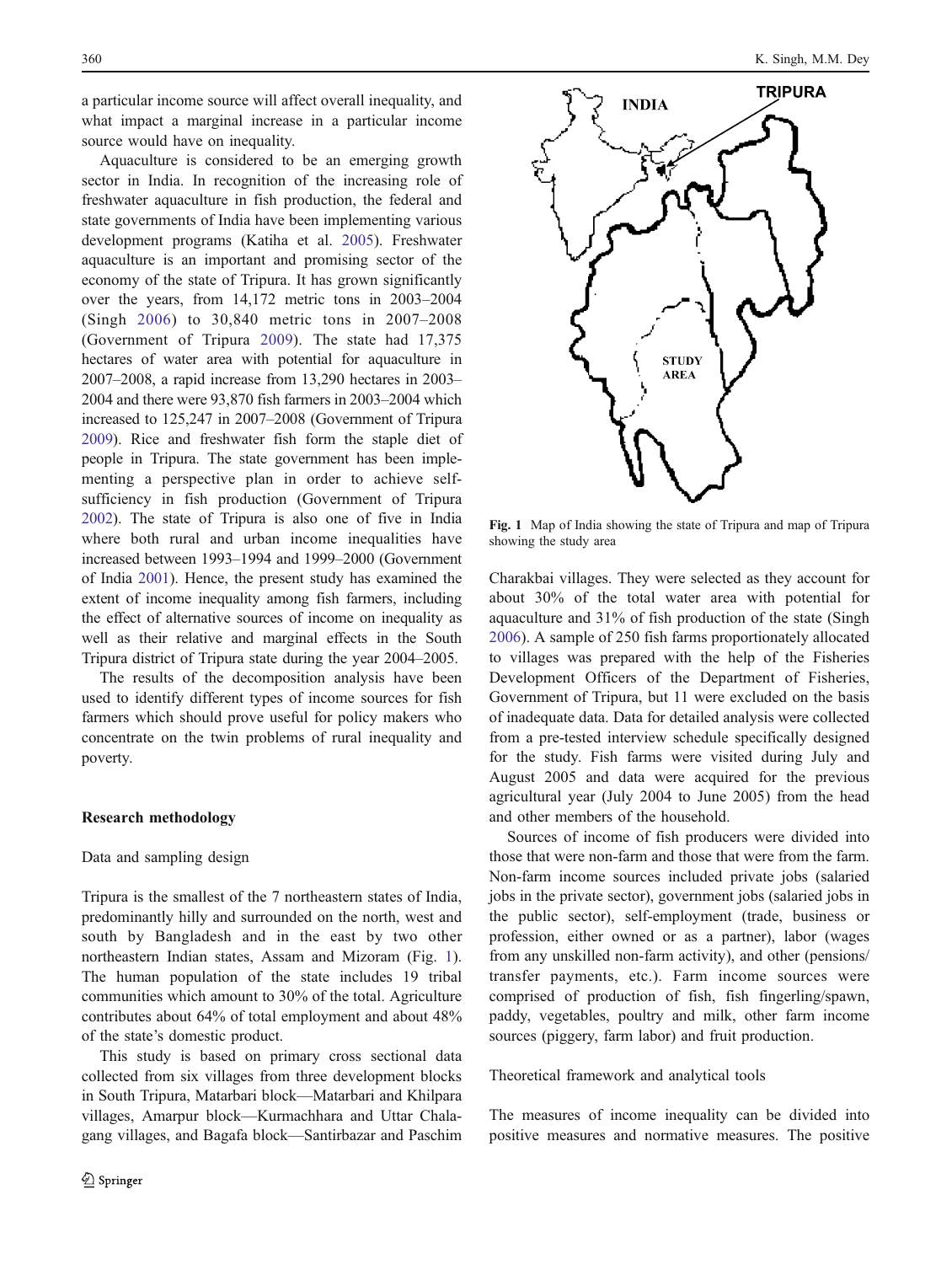measures are derived from statistical concepts and make no explicit use of any concept of social welfare. These include the Gini coefficient, Lorenz curve, Theil measure, relative mean deviation, and the coefficient of variation. In contrast, the normative measures, the Dalton measure and the Atkinson index, links and integrates the measure of inequality with social welfare and rely on value judgments and a properly defined welfare function. Different authors (e.g., Champernowne [1972;](#page-5-0) Dasgupta et al. [1973;](#page-5-0) Kakwani [1980](#page-6-0); Dagum [1980\)](#page-5-0) have analyzed and discussed the properties and characteristics of several methods available to measure income inequality in the literature. The Gini, coefficient is considered to be the best measure of inequality and is widely used in economic research (Shorrocks [1982](#page-6-0)). Lerman and Yitzhaki ([1984\)](#page-6-0) and Shalit [\(1985](#page-6-0)) proposed algorithms, which simplify the calculation of the Gini coefficient and allow meaningful interpretations.

The ability to decompose measures of inequality from contributing sources is a desirable property for studies of economic inequality (Okamoto [2009\)](#page-6-0). Several methods are available in the literature to decompose the Gini coefficient (Pyatt [1976](#page-6-0); Bourguignon [1979](#page-5-0); Shorrocks [1982;](#page-6-0) Lerman and Yitzhaki [1985](#page-6-0); Silber [1989](#page-6-0); Sastry and Kelkar [1994](#page-6-0); Dagum [1997](#page-5-0); Yao [1999;](#page-6-0) Morduch and Sicular [2002](#page-6-0); Mussard et al. [2003](#page-6-0); Paul [2004;](#page-6-0) Hiroshi [2005;](#page-5-0) Lopez-Feldman [2006](#page-6-0); Okamoto [2009](#page-6-0)). Morduch and Sicular [\(2002](#page-6-0)) and Heshmati ([2004\)](#page-5-0) provide an expanded discussion of theoretical issues and examples of different approaches to decompose inequality by subgroups, income sources, causal factors and other unit characteristics.

Lerman and Yitzhaki [\(1985\)](#page-6-0) developed an approach for decomposition of the Gini coefficient, which views the contribution of each source as a product of its own inequality, its share of total income and its correlation with rank cumulative total income. Their decomposition yields an intuitive interpretation of the elements making up each source's contribution to inequality (Stark et al. [1986](#page-6-0)). This approach appears more compelling and less arbitrary than other specifications of natural decomposition and an important advantage is its use in examining the marginal changes in size of an income source on overall inequality. The common approach used for examining marginal changes is to compare inequality with and without the income source in question (Reynolds and Smolensky [1977](#page-6-0); Danziger [1980\)](#page-5-0). This approach amounts to asking the less meaningful question of what a total elimination of one source would do to inequality, and can yield results that depend on the ordering of sources. The Lerman and Yitzhaki ([1985\)](#page-6-0) approach is free from these disadvantages and has been used recently in several empirical studies in developing countries (e.g., Paul [2004](#page-6-0); Singh [2006,](#page-6-0) [2007;](#page-6-0) Azam and Sharif [2009\)](#page-5-0).

Given its advantages and usefulness, we have employed the Lerman and Yitzhaki [\(1985](#page-6-0)) approach in the present study. The decomposition of overall/conventional Gini (G) by income source obtained by them is as follows:

$$
G = \frac{2\text{cov}[y, F(y)]}{m} = \frac{2\sum_{k=1}^{K} \text{cov}[y_k, F(y)]}{m}
$$

$$
= \sum_{k=1}^{K} \left[ \frac{\text{cov}[(y_k, F(y)]}{\text{cov}[(y_k, F(y_k)]} \times \frac{2\text{cov}[(y_k, F(y_k)]}{m_k} \times \frac{m_k}{m} \right]
$$

Defining

$$
R_k = \frac{\mathrm{cov}[(y_k, F(y)]}{\mathrm{cov}[(y_k, F(y_k)]}; G_k = \frac{2\mathrm{cov}[(y_k, F(y_k)]}{m_k}; S_k = \frac{m_k}{m},
$$

G can be written as

$$
G = \sum_{k=1}^{k} [R_k \times G_k \times S_k]
$$

Where 'y' represents the income, 'k' represent the income component and  $G_k$  is the relative *Gini* component of the k<sup>th</sup> income source;  $R_k$  is the *Gini* correlation of the  $k<sup>th</sup>$  income component with the rank of cumulative family income, which has properties similar to Pearson's and the rank correlations;  $S_k$  is the component of the  $k^{th}$  source's share in total income;  $y_k$  is the k<sup>th</sup> component of family income; F and  $F_k$  are the ranks of cumulative distribution of family income and of the  $k<sup>th</sup>$  income source, respectively, obtained after arranging in ascending order; and m and  $m_k$ are the total family income and share of the  $k<sup>th</sup>$  income source in the family income, respectively.

The income source's inequality contribution (I), relative income inequality (RII), and relative marginal effect (RME) for the  $k<sup>th</sup>$  source of family income are obtained as follows:

$$
I_k = R_k \times G_k \times S_k \div G
$$

$$
RII_k = I_k \div S_k
$$

 $RME_k = I_k - S_k$ 

Where  $R_k$ ,  $G_k$ , and  $S_k$  have the meaning defined earlier.

#### Results and discussion

We have depicted the source of income distribution of fish farming households along with family income (averaged over the households deriving income from a particular source) in Table [1](#page-3-0). The estimated average family income from all sources was Indian Rupees (INR) 76,813 per year. The results are comparable with the income of fish farmers in the West Tripura district of Tripura (INR 88,127 per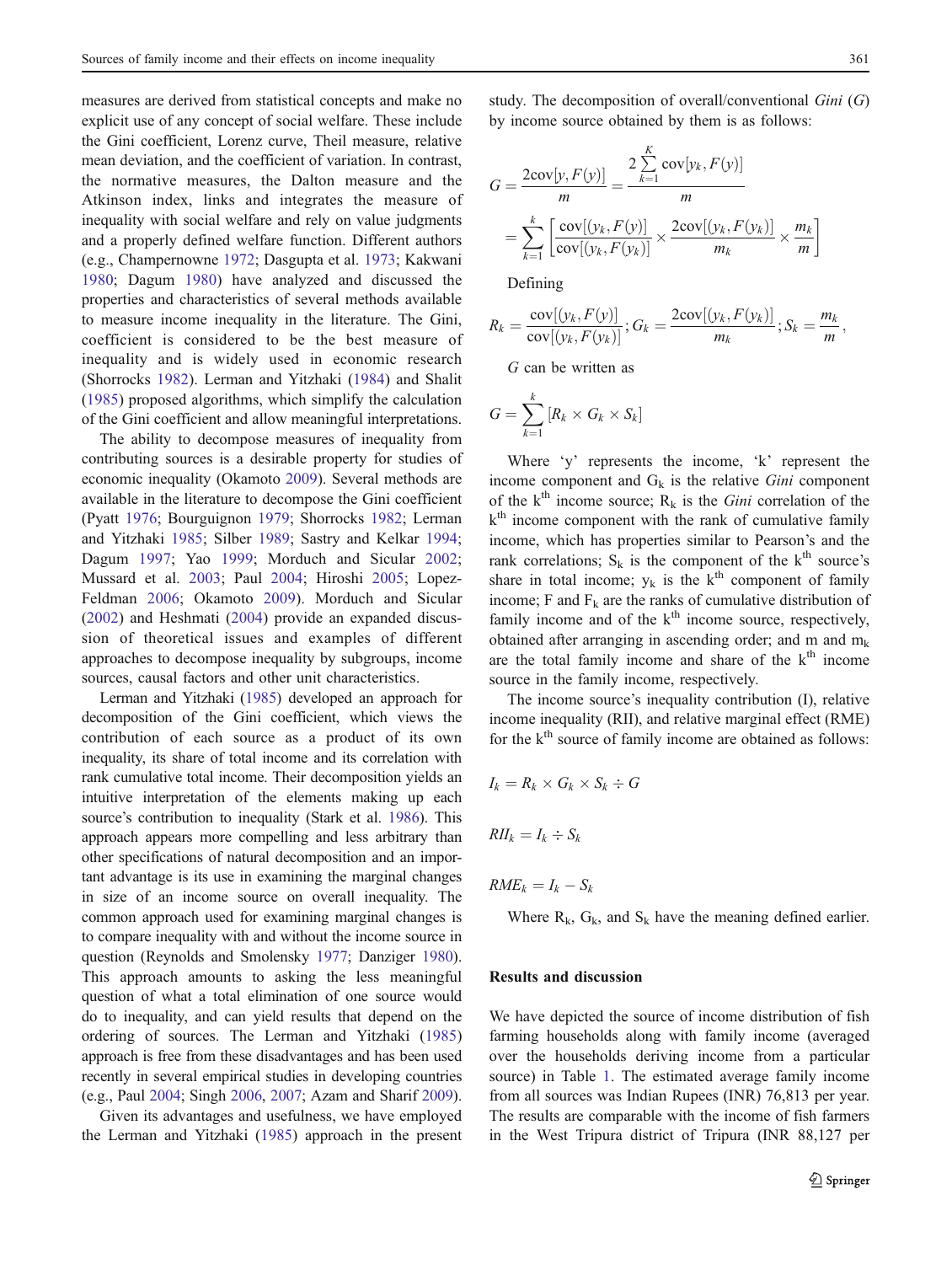<span id="page-3-0"></span>

| <b>Table 1</b> Sources of income of<br>fish farming households of the | Source of income                 | Percent of all households | Average Income <sup>a</sup> (INR/year) |
|-----------------------------------------------------------------------|----------------------------------|---------------------------|----------------------------------------|
| South Tripura district of Tripura,<br>2004–2005                       | Private job                      | 6.69                      | 69338                                  |
|                                                                       | Government job                   | 30.54                     | 85191                                  |
|                                                                       | Self employment                  | 52.72                     | 33764                                  |
|                                                                       | Non-farm labor                   | 20.50                     | 13959                                  |
|                                                                       | Other non-farm sources           | 11.30                     | 34496                                  |
|                                                                       | Total non-farm Sources           | 96.23                     | 57383                                  |
|                                                                       | Fish production                  | 100.00                    | 10605                                  |
|                                                                       | Fish fingerling/spawn production | 3.35                      | 156838                                 |
|                                                                       | Paddy production                 | 28.03                     | 16725                                  |
|                                                                       | Other farm sources               | 17.58                     | 5962                                   |
| <sup>a</sup> Averaged over the households                             | Total farm sources               | 100.00                    | 21591                                  |
| deriving income from a particular<br>source                           | Total all sources                | 239.00                    | 76813                                  |

year) in 2003–2004 but the average family income from fish production there was INR 28,874 per annum higher than that obtained in the present study (Singh [2006,](#page-6-0) [2007](#page-6-0)). This was mainly due to the average pond area, which was 0.20 hectare in the sample farms in the West Tripura District (Singh [2006,](#page-6-0) [2007](#page-6-0)) as compared to 0.14 hectare per sample farm in the South Tripura district of Tripura.

Among the sources of family income considered, fish production, government job, self-employment, and paddy production in descending order were important sources of family income. More than 96% of fish farming households were deriving income from non-farm sources of income. The comparison of non-farm and farm income sources shows that the average income from non-farm sources (weighted averaged over the percentage of households deriving income) was substantially higher (166%) than that of farm sources of income. Government job followed by private job were the most remunerative of non-farm sources of income. Among the farm sources of family income, fish spawning and fingerling production followed by paddy production and then fish production were the highest paying sources of family income. Average income from government jobs and fish spawning and fingerling production was 703% and 1,379% higher than that of income from fish production.

In order to delve more deeply into levels of family income and their sources and the extent of poverty and income inequality, we have divided fish farming households into quarters (Table [2](#page-4-0)). Quarter I represents the lowest income group and quarter IV the highest. Given an average family size of 4.78 (Singh and Pandey [2006\)](#page-6-0) and a national average per capita income of INR 12, 416 in 2004–2005, more than 58% of the households sampled had a per capita income lower than this. Considering the INR-US\$ exchange rate of 43.56 and the international extreme poverty  $\text{line}^1$  of US\$

1.25 per day (INR 19, 874) during the study period, 77% of the sampled families were suffering from extreme poverty. About 50% of the sampled households had an income of less than US\$ 0.625 (half that of the extreme poverty line) and that of the lowest income group was US\$ 0.22 a day.

If we compare the poverty figures according to the criterion used by the Planning Commission of India of INR 356.30 per capita per month for rural communities (= US\$ 0.27 per capita per day) about 20% of the sampled population as against 22% in rural India was living below the poverty line in 2004–2005 (Government of India [2007](#page-5-0)). A Government of India report [\(2007\)](#page-5-0) did not state a specific poverty line for Tripura but did give INR 387.64 per month (US\$ 0.30 per capita per day) for Assam (another north-eastern state of India). Using this as a proxy for rural Tripura, 23% of fish farming households were below the line.

The extent of income inequality in the study area among fish farming households can be seen in Table [2](#page-4-0). The average family income in the highest income group was about 11 times of the income of the lowest income group. The average family income in quarter III was more than double that of quarter II. Fish fingerlings/spawn production, which is the highest paying source of family income, provided income to 3.35% households (Table 1) and overall contributed more than 7% to family income (Table [2](#page-4-0)). However, it seems to be the major source of income inequality as its contribution was as high as 12% in the highest income group and nil in the two lower income groups. This inequality can be attributed to some extent to pond size which is one of the most important determinants of production (Singh [2007\)](#page-6-0). Production of fish fingerlings/spawn is a highly specialized and capital-intensive process which can only be carried out by rich and well trained farmers with large holdings.

Government jobs, which provided income to 31% of the selected fish farming households was the second highest paying source after fish fingerlings/spawn production (Table 1). It clearly played an important role in making

<sup>1</sup> Extreme poverty is defined as the proportion of individuals in developing countries who live on less than \$1.25 a day (based on purchasing power parity 2005 constant prices).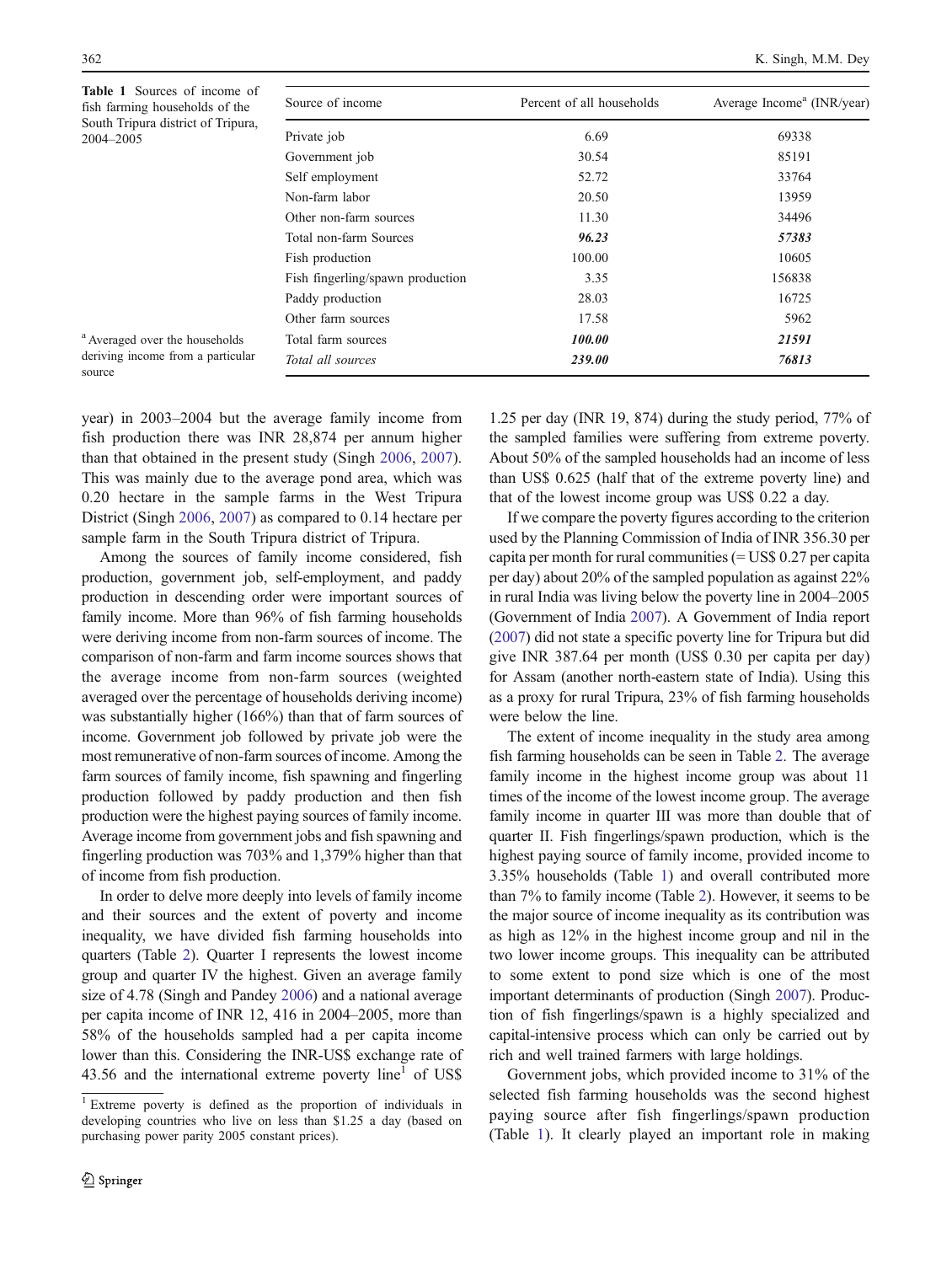quarter

<span id="page-4-0"></span>

| <b>Table 2</b> Share of different<br>sources of family income                 | Source of income                     | Income Quarter |        |        |        |         |
|-------------------------------------------------------------------------------|--------------------------------------|----------------|--------|--------|--------|---------|
| (percent), South Tripura district,<br>Tripura, 2004-2005                      |                                      |                | П      | Ш      | IV     | Overall |
|                                                                               | Private job                          | 1.57           | 3.44   | 3.81   | 8.83   | 6.49    |
|                                                                               | Government job                       | 4.85           | 11.61  | 32.09  | 46.71  | 36.37   |
|                                                                               | Self employment                      | 44.90          | 46.40  | 39.10  | 11.90  | 24.88   |
|                                                                               | Non-farm labor                       | 27.09          | 14.30  | 2.79   | 0.08   | 4.00    |
|                                                                               | Other non-farm sources               | 6.26           | 3.90   | 5.94   | 5.49   | 5.45    |
|                                                                               | <b>Total non-farm Sources</b>        | 84.67          | 79.65  | 83.73  | 73.01  | 77.19   |
|                                                                               | Fish production                      | 3.94           | 10.66  | 5.32   | 8.03   | 7.45    |
|                                                                               | Fish fingerling/spawn production     | 0.00           | 0.00   | 2.31   | 11.90  | 7.34    |
|                                                                               | Paddy production                     | 9.82           | 8.49   | 6.70   | 5.75   | 6.55    |
|                                                                               | Other farm sources                   | 1.57           | 1.20   | 1.94   | 1.30   | 1.46    |
|                                                                               | <b>Total farm sources</b>            | 15.33          | 20.35  | 16.27  | 26.99  | 22.81   |
|                                                                               | <b>Total all sources</b>             | 100.00         | 100.00 | 100.00 | 100.00 | 100.00  |
|                                                                               | Average family income (INR/year)     | 16522          | 38147  | 77601  | 176647 | 76813   |
| 'I' is the lowest income quarter<br>and 'IV' is the highest income<br>quarter | No. of fish farming households       | 60             | 60     | 60     | 59     | 239     |
|                                                                               | Average pond area (hectare per farm) | 0.10           | 0.13   | 0.14   | 0.19   | 0.14    |

income distribution inequitable as it provided employment to many more in the higher income groups than those in the lower income groups (Table 2). Private jobs were another important source of income inequality among fish farmers. Income from self-employment, non-farm labor and paddy production were higher in lower income groups and, although less remunerative than other sources, played an important role in the income of poor households, making income distribution more equitable (Tables [1](#page-3-0) and 2).

Estimates of the decomposition analysis are presented in Table 3. The income inequality observed in South Tripura District (as given by overall  $Gini=0.50$ ) is comparable with the income inequality observed in West Tripura District of Tripura (0.43–0.45) (Singh [2007](#page-6-0)), rural India (0.46 to 0.50) (Azam and Sharif [2009](#page-5-0)) and many developing countries such as Brazil (0.57), South Africa (0.62), Bolivia (0.42),

Malaysia and the Philippines (0.50) (Deininger and Squire [1996](#page-5-0)). A positive *Gini* correlation  $(R_k)$  between the income from different sources and the rank of the cumulative family income was observed except for income from nonfarm labor. This is consistent with the findings of Singh [\(2007](#page-6-0)) in the West Tripura district of Tripura state.

The contribution of non-farm sources to family income inequality was 70% (Table 3). Davis et al. [\(2010\)](#page-5-0) examined the effect of rural non-farm activities on income inequality in a number of developing and transition countries, and suggested that non-farm income induces greater income inequality. Government job was the most important source of income inequality (49% contribution) as given by  $I_k$ (Table 3). Fish fingerlings/spawn production was the second most important contributor (14% contribution) to income inequality. Private jobs, self-employment and fish production

Table 3 Impacts of alternative income sources on family income inequality, South Tripura district, Tripura, 2004–2005

| Income source                    | $R_{k}$   | $G_{k}$ | $S_k$  | $I_k$     | $RII_K$   | RME <sub>k</sub> |
|----------------------------------|-----------|---------|--------|-----------|-----------|------------------|
| Private job                      | 0.4121    | 1.8331  | 0.0649 | 0.0978    | 1.5078    | 0.0329           |
| Government job                   | 0.5294    | 1.2652  | 0.3637 | 0.4862    | 1.3368    | 0.1225           |
| Self employment                  | 0.2207    | 0.8700  | 0.2488 | 0.0954    | 0.3833    | $-0.1535$        |
| Non-farm labor                   | $-0.2710$ | 1.4725  | 0.0400 | $-0.0319$ | $-0.7965$ | $-0.0719$        |
| Other non farm sources           | 0.2835    | 1.7129  | 0.0545 | 0.0528    | 0.9694    | $-0.0017$        |
| Fish production                  | 0.4236    | 1.3885  | 0.0745 | 0.0874    | 1.1739    | 0.0129           |
| Fish fingerling/spawn production | 0.5008    | 1.9184  | 0.0734 | 0.1407    | 1.9174    | 0.0673           |
| Paddy production                 | 0.3198    | 1.3791  | 0.0655 | 0.0577    | 0.8803    | $-0.0078$        |
| Other farm sources               | 0.2768    | 1.7008  | 0.0146 | 0.0138    | 0.9395    | $-0.0009$        |
| Total                            |           | 0.5010  | 1.0000 | 1.0000    |           |                  |

 $R_k$  = 'Gini correlation' of the k<sup>th</sup> income component with the rank of cumulative family income;  $G_k$  = Relative Gini component of the k<sup>th</sup> income source;  $S_k$  = Income share of the k<sup>th</sup> source, I<sub>k</sub> = The k<sup>th</sup> income source's inequality contribution; RII<sub>k</sub> = The k<sup>th</sup> income source's relative income inequality;  $RME_k$  = Relative marginal effect for the k<sup>th</sup> source of family income. Figures in bold denote conventional Gini (G)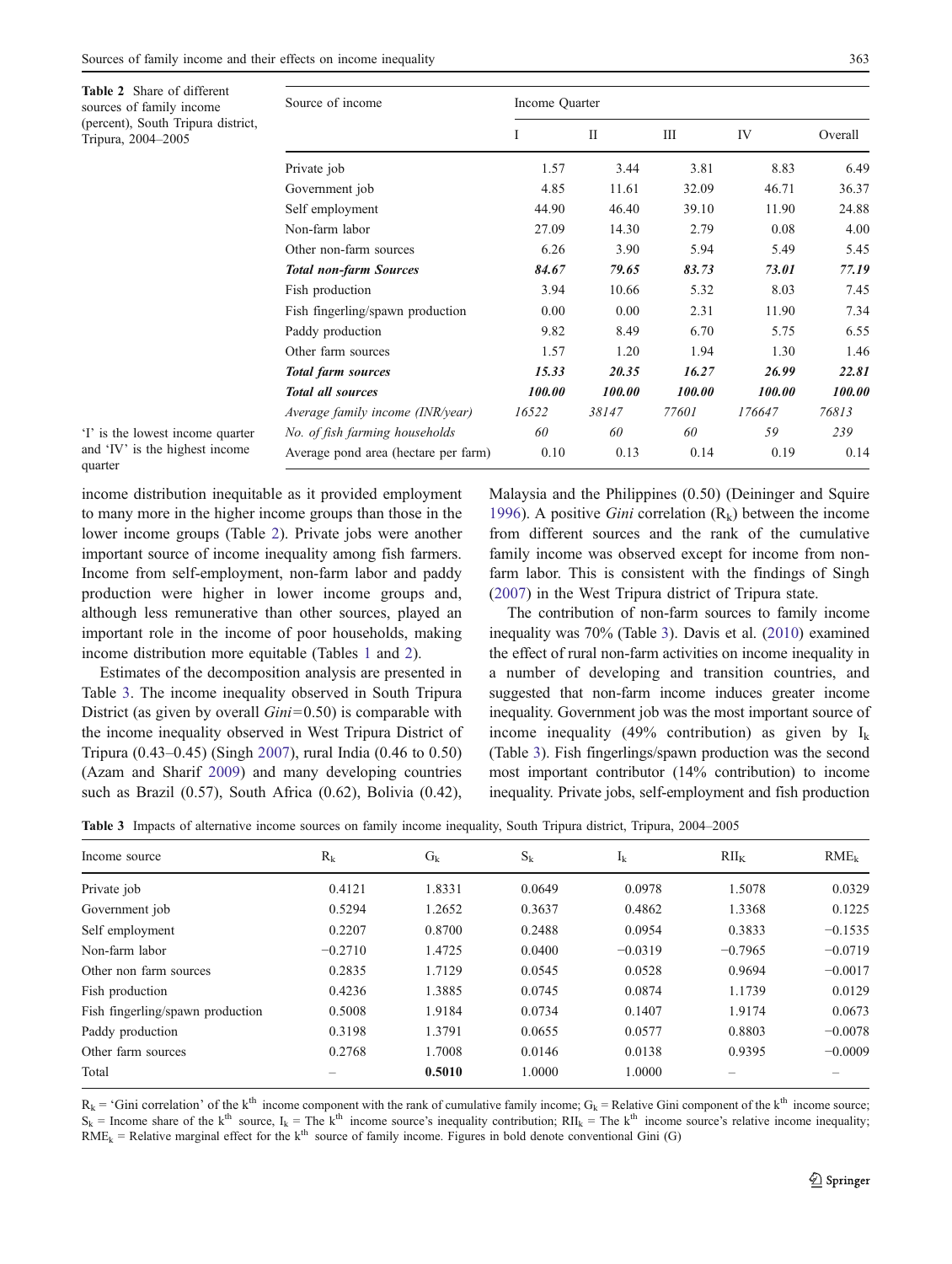<span id="page-5-0"></span>were other important positive contributors to income disparities among fish farmers. Non-farm labor was the only source of income contributing to income equality (Table [3\)](#page-4-0).

Relative measures offer more appropriate comparisons. The relative income inequality  $(RII_k)$  of fish fingerlings/spawn production was the highest (1.92), which implies that, with a 100% increase in the share of income from fish production in family income, its share in family income inequality would increase by 192%. The relative effects of an increase in income shares on income inequality were more than 1, other than fish fingerlings/spawn production, for private jobs followed by government job and then fish production in descending order. The relative effects were less than 1 for self-employment and paddy production, and negative for non-farm labor. These results are consistent with indications of the role of different sources of income inequality in Tables [1](#page-3-0) and [2](#page-4-0), as discussed in previous sections.

The negative sign of  $RME_k$  (Table [3](#page-4-0)) indicates an indirect relationship between income inequality and income share by source. With a 1% increase in the income share of selfemployment, inequality will decrease by an average of 15%. Increasing income shares of self-employment, non-farm labor and paddy production can reduce income inequality among fish farmers but self-employment is the most important.

### **Conclusions**

The present paper shows that increasing the income share of self-employment, non-farm labor and paddy production could alleviate poverty and reduce income inequality among fish farming households in the South Tripura district of Tripura. Although increasing the income share of fish production would not decrease inequality, it is one of the most important sources of income and has the potential for increase. The average fish yield in the study area was very low, 1,461 kg per hectare, compared with scientific composite fish culture, 2,500 kg per hectare (Government of Tripura 2002). Therefore, policies to increase fish yield in the study area have an important role to play in reducing poverty, although they are unlikely to alter income inequality significantly. Government jobs have high potential to reduce poverty among a significant proportion of the population (31% of fish farming households). Increasing the share of government jobs of lower income groups could play the dual roles of alleviating poverty among relatively poor fish farmers and reducing income inequality among fish farming households in the study area.

These findings suggest that policy makers who are interested in improving food security and reducing poverty in Tripura must pay more attention to creating self-employment opportunities in the South Tripura District of Tripura. Strategies to increase income from fish production by increasing yield are of paramount importance in raising income levels of the large majority of fish farmers but would have negligible impact on income inequality. Policy makers should consider a multisectoral approach for promoting equitable growth because sectoral policies on fish alone would be insufficient.

### References

- Adams RH Jr, Alderman H (1992) Sources of income inequality in rural Pakistan: a decomposition analysis. Oxf Bull Econ Stat 54 (4):591–608
- Azam M, Sharif A (2009) Changes in income inequality in rural India: decomposing the Gini by income sources. [http://people.smu.edu/](http://people.smu.edu/mazam/Azam-04.pdf) [mazam/Azam-04.pdf](http://people.smu.edu/mazam/Azam-04.pdf). Accessed 22 October 2009
- Bourguignon F (1979) Decomposable inequality measures. Econometrica 47(4):901–920
- Bruno M, Ravillion M, Squire L (1996) Equity and growth in developing countries, old and new perspectives on the policy issues. Policy Research Working Paper No. 1563. The World Bank, Washington, DC
- Champernowne DG (1972) A comparison of measures of inequality on income distribution. Econ J 84(336):787–816
- Chenery H, Ahuwalia MS, Bell C, Duloy JH, Jolly R (1974) Redistribution with growth. Oxford University Press, New York
- Dagum C (1980) Inequality measures between income distributions with applications. Econometrica 48:1791–1803
- Dagum C (1997) A new approach to the decomposition of the Gini income inequality ratio. Empirical Econ 22(4):515–531
- Danziger S (1980) Do working wives increase family income inequality? J Hum Resour 15:444–451
- Dasgupta P, Sen A, Starrett D (1973) Notes on the measurement of inequality. J Econ Theory 6(2):180–187
- Davis B, Winters P, Carletto G, Covarrubias K, Quinones EJ, Zezza A, Stamoulis K, Azzarri C, Digiuseppe S (2010) A cross-country comparison of rural income generating activities. World Dev 38  $(1):48-63$
- Deaton A, Dreze J (2002) Poverty and inequality in India: a reexamination. Econ Polit Wkly 7:3729–3748
- Deininger K, Squire L (1996) A new data set for measuring income inequality. World Bank Econ Rev 10(3):565–591
- Ercelawn A, Dolberg F (1984) Income inequality in rural Pakistan: a study of sample villages. Pak J Appl Econ 3:1–28
- Glewwe P (1986) The distribution of income in Sri Lanka in 1969–70 and 1980–81: a decomposition analysis. J Dev Econ 24(2):255–274
- Government of India (2001) National human development report of India, 2001. Planning Commission, Government of India, New Delhi
- Government of India (2007) Poverty estimates for 2004–05. Press Information Bureau, Government of India. [http://www.](http://www.planningcommission.gov.in/news/prmar07.pdf) [planningcommission.gov.in/news/prmar07.pdf.](http://www.planningcommission.gov.in/news/prmar07.pdf) Accessed 1 July 2010
- Government of Tripura (2002) Perspective plan for attaining selfsufficiency in fish production in Tripura 2002–2010 A.D. Department of Fisheries, Government of Tripura
- Government of Tripura (2009) Fisheries at a glance in Tripura 2007– 08. [http://tripura.nic.in/fisheries/FisheryataGlance.htm.](http://tripura.nic.in/fisheries/FisheryataGlance.htm) Accessed 23 August 2009
- Heshmati A (2004) A review of decomposition of income inequality. IZA Discussion Paper No. 1221. <http://ftp.iza.org/dp1221.pdf>. Accessed 1 July 2010
- Hiroshi H (2005) Parametric decomposition of the Gini coefficient: how change of subgroup affects an overall inequality. Sociol Theory Methods 20(2):241–256